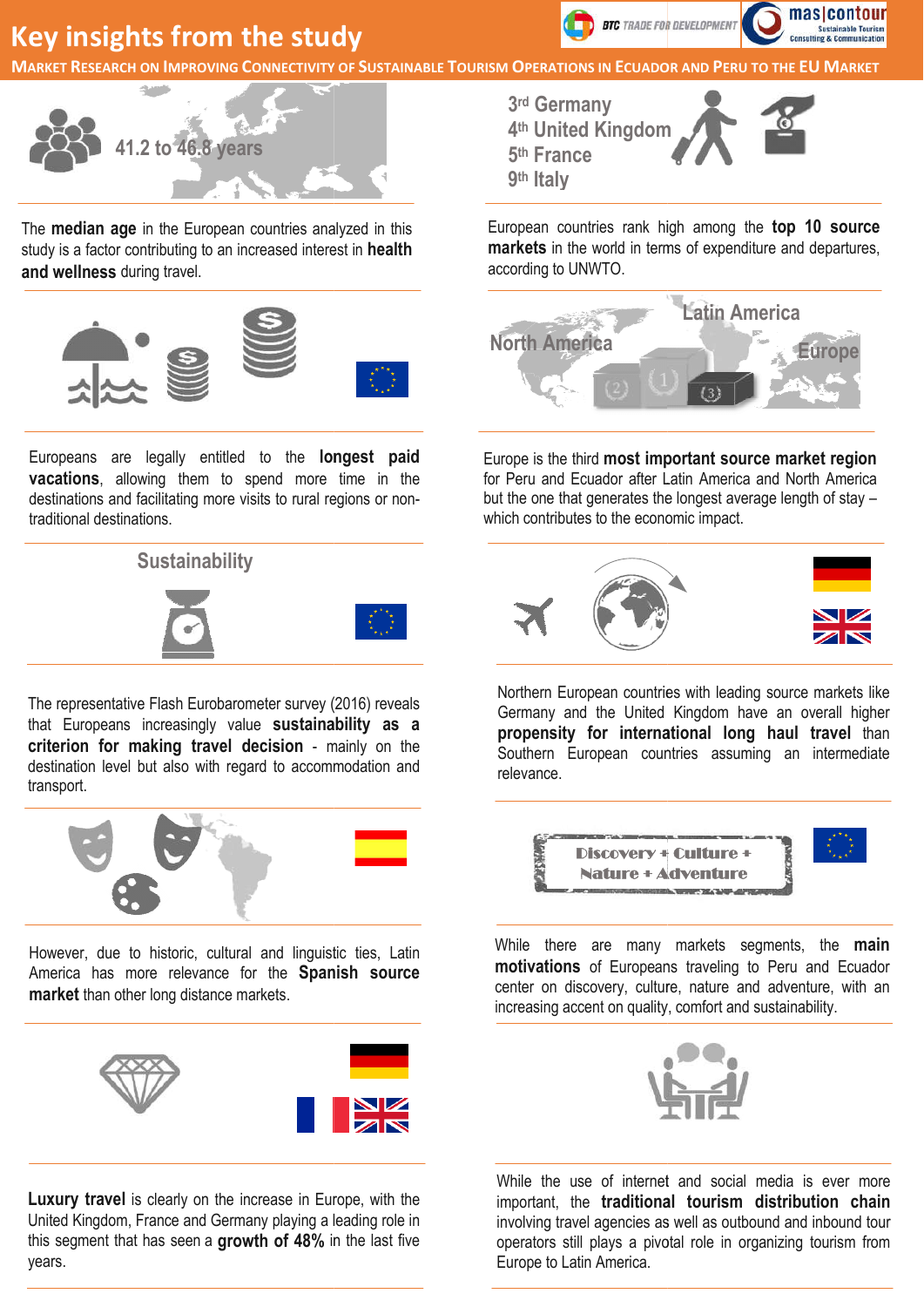#### **1 - Align with the tourism value chain**

Much of the tourism business from Europe to Latin America takes place within the traditional value chain: consumer  $\rightarrow$  travel agency  $\rightarrow$  outbound tour operator  $\rightarrow$  airline  $\rightarrow$  inbound tour operator  $\rightarrow$  hotel / tourism provider. By understanding the importance of each element and aligning your internal policies and marketing strategy with the value chain, you can successfully be a part of it and enhance your market exposure. In addition, strive for a presence in international online travel portals. The more your product or service can be seen in international marketing and distribution channels (e.g. catalogues of tour operators, booking engines, guide books etc.), the more favorable and trustful the perception about your company and product will be and the easier it will be to further extend your presence in the European market.

#### **2 - Maximize the possibilities of the web and social media**

A professional web presence complemented by social media activities can significantly enhance your market access but needs to be done in a consistent and coherent manner. Start with the social media channels that you are most comfortable with, typically Facebook, and expand your social media presence ensuring that you can update all channels continuously. Create cross-channel synergies, for example by posting YouTube videos on Instagram or by sharing blog posts on Facebook. Make your social media presence highly interactive – it will help you to better understand your potential customers and to keep them interested and engaged. Make sure you take proper care of Search Engine Optimization (SEO) and Search Engine Marketing (SEM) and continuously strive to improve your "from-looking-to-booking" ratio by carefully tracking user activity.

#### **3 - Closely monitor customer motivation and satisfaction**

Don't make any assumptions about what your European guests should like or not like about your company, service or destination. Carefully and consistently track customer motivation and satisfaction, through the feedback obtained via your staff or guides, short questionnaires, online surveys, a guestbook, comments on your social media pages and by directly interacting with your clients. Then systematize this information by product or service rendered, target group, nationality and so on. Become very inquisitive about what your clients look for and how they evaluate their experience with your company. Act upon the feedback you get and continuously improve your service to best serve the needs of your clientele. This way you also have the opportunity to gain an awareness of upcoming trends that allow you to continuously adapt and innovate your product.

# **4 - Never cease to investigate your market and network with prospects**

Inquire with the National Tourism Organizations and trade associations about the available market intelligence regarding European source markets. Continuously monitor the available statistics and market behaviors and evaluate these with regard to your company's strategy. Take part in educational activities about European markets and marketing activities. When taking part in international events, visit the side programs informing about market tendencies, review commercial publications, such as tour operator catalogues (especially those that already mention your product or those published by potential buyers) and network with stakeholders relevant to your activity. Establish an internal customer relation management system (CRM) that allows you to keep track of your (potential) commercial contacts, sending reminders with product and rate updates from time to time, tailored according to the needs of each target group.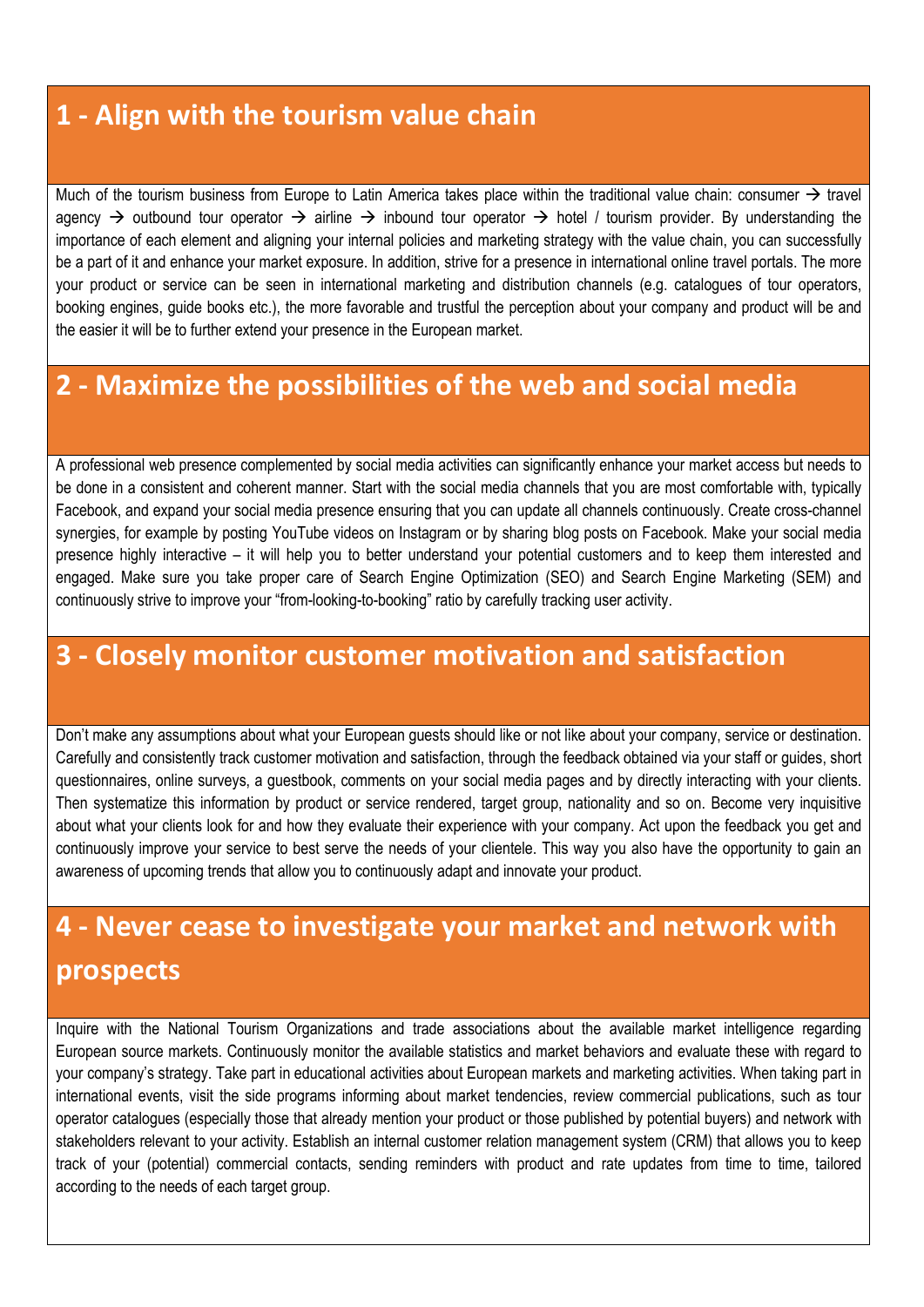### 5 - Engage in cooperative marketing

Apart from your web and social media presence, options for isolated actions in the European market are limited and expensive. Seek out cooperative marketing opportunities by participating or co-exhibiting in national and international fairs, roadshows, promotional events, networks with promotional platforms in Europe and cooperate with trade associations and the national tourism organization with regard to familiarization and press trips. Form networks with like-minded companies that you are not in direct competition with (e.g. network of small luxury boutique hotels, rural haciendas or network of sustainable eco-lodges). Synergize as much as possible to get the most value for your marketing budget.

### 6 - Affiliate with, and actively support, trade associations

Actively engage in pertinent trade associations. Work together with colleagues to create a facilitating environment for tourism to your country, or destination on the sub-national level. Observe which structural elements limit market access – aspects like infrastructure, road and air connectivity, lack of planning, regulatory framework, tourist safety, waste management or destination image may play a role. Identify the main bottlenecks and work on possible solutions together with sub-national and national stakeholders and tourism authorities. While pursuing your entrepreneurial agenda individually, always act in a parallel way as a steward of the destination that you are operating in – in the long run, your entrepreneurial success depends on it! Systematically cooperate on defining common agendas and making constructive proposals to tourism authorities, government entities, funding institutions and so on.

# 7 - Instead of focusing on abstract data and contact lists, nurture a rich web of personal relationships

Gradually establish direct contact with players from the European market, by participating in international fairs or promotional events. Carefully listen to their requirements and address their requests and concerns. If the European market feels abstract to you, then intensify your interaction with Europeans – you can start with the few direct clients you already may have and investigate how they found out about your product or service; noticing differences among the different nationalities, their preferences and ways of seeing the destination. Tourism is an eminently relationship-focused, hands-on industry – do not expect to expand your business significantly solely by sending out newsletters to databases or putting up a nice website. If you travel to Europe in order to participate in a tourism fair, request meetings beyond the regular fair activities with your potential commercial contacts. Seek to understand the mindset of product managers working in European tour operator companies. You can ask also commercial partners in your country to introduce you to European business partners, for example through a befriended incoming agency that you regularly work with; or through a hotel situated in another part of the country that has more commercial contacts than you and that you regularly cooperate with by referring clients to each other. In addition, as an incoming agency, you can establish cross-border alliances for mutual benefit, for example by offering mixed Peru-Ecuador itineraries, or packages of Andean countries, exchanging valuable commercial contacts among partners and recommending each other's services.

## 8 - Define your Unique Selling Proposition (USP) and target group

A clear positioning will significantly support your marketing efforts. Invest some time in determining what makes your company, product or service unique, in line with real demand in the marketplace; and ensure that through your branding, website and communication that unique offer is consistently transmitted. Continuously benchmark the competition – familiarize yourself with what your competitors offer and the prices they charge. Understand how tourists move around in the country and how they combine what you have to offer with other services in the destination. By looking at your company from a broader destination and market perspective, you can develop an easily distinguishable profile. Overall communication should focus on the uniqueness your visitors will come to appreciate, in tune with target groups that value what you have to offer. Ideally, a clear positioning allows you to transmit in just a few words what your service is all about and will allow potential clients to immediately identify themselves with it. Once established, ensure that all your client interactions, organizational culture and operations support that brand consistently.